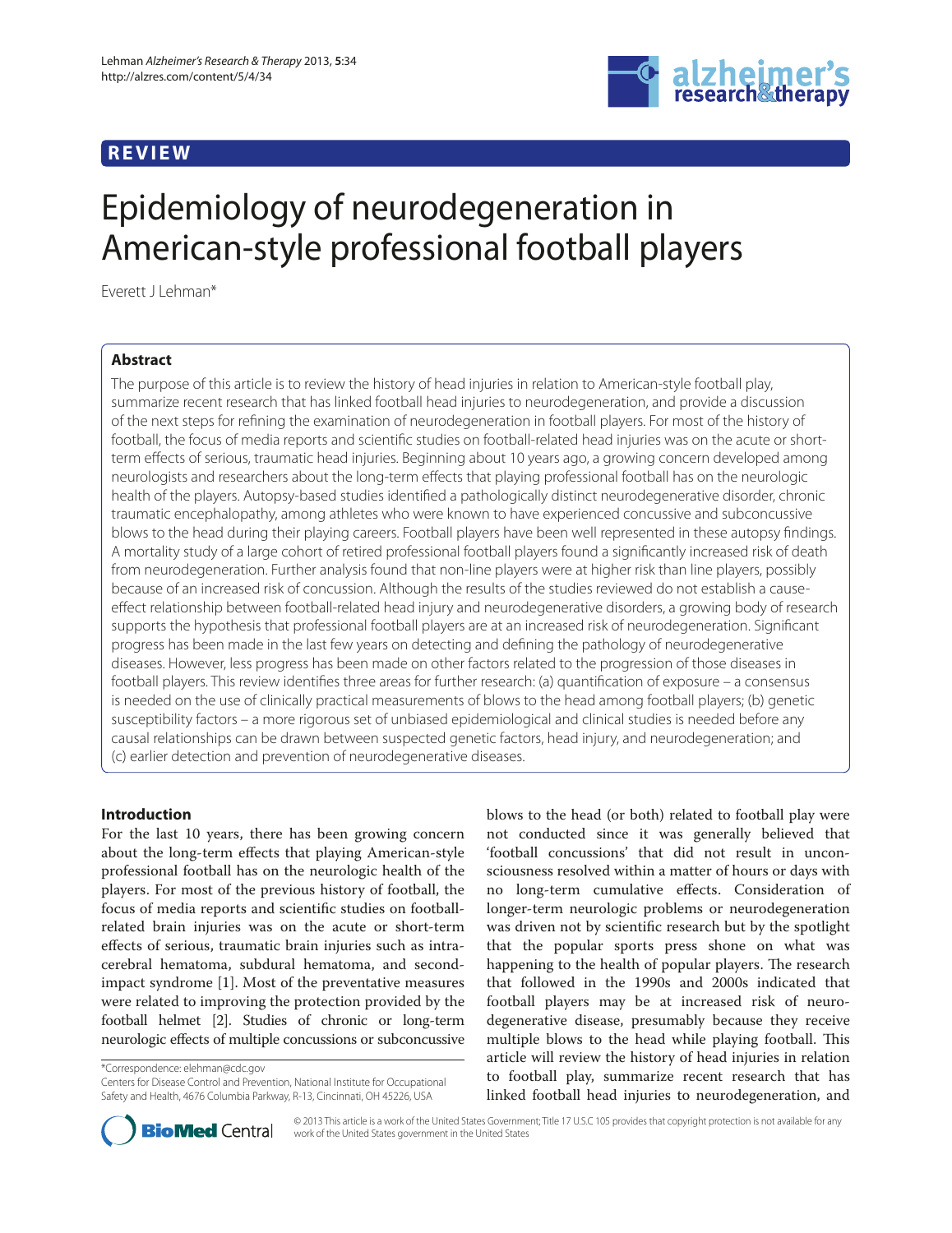provide a discussion of the next steps for refining the examination of neurodegeneration in football players.

#### **Serious head injuries and fatalities**

American-style football has been played in the US since Walter Camp wrote the first set of football rules in 1876. Colleges picked up the game around the same time and formal league play commenced soon thereafter. The start of professional football dates to the late 1890s, and the first entirely professional team was constituted in 1897 [3]. Early football games, whether collegiate or professional, were violent affairs in which concussions were a common event. One newspaper account of the Army-Navy game of 1890 reported that 'in one grand collision of the sides …. four of them cannot arise… the fourth is unconscious and even the surgeon cannot revive him' [4]. In response to the common occurrence of head injuries, rudimentary leather helmets were first worn in a game in 1893 but would not be mandatory in the National Football League (NFL) until 1940 [2]. Regardless of the availability of helmets, the level of violence and the number of serious head injuries increased until several prominent colleges and several states threatened to ban football unless major changes were made in how football was played. President Theodore Roosevelt intervened in 1905 to save the game from decline and by the following year substantial rule changes were made to reduce all injuries – in particular, injuries to the head and neck [5,6]. Even after the rule changes, death and injury from football play did not significantly decline. In 1931, the *New York Times* reported 275 deaths directly related to playing football between 1906 and 1931, and many of the deaths resulted from skull fractures and head injuries [7]. Further rule changes eliminating the 'flying block and tackle' were made in 1932 in an attempt to further reduce such injuries [8].

Throughout the first part of the 20th century, those involved in the medical treatment and management of football injuries continued to focus on minimizing serious head trauma since football fatalities continued to garner national press coverage. This is exemplified by a report that itemized 208 football fatalities between 1947 and 1959 with an escalating mortality rate from head and neck injuries supporting that focus [9]. However, a highly publicized injury to a well-known player in 1960 identified concussions as a serious medical problem that also required attention in professional football. Frank Gifford, a running back with the New York Giants, sustained a tackle to the head which resulted in a serious concussion that ended his season and contributed to his decision to retire for the 1961 season [10]. The transition to concussion monitoring is exemplified by a 1969 football injury report that was sponsored by the NFL and that tracked all injuries (including concussions) incurred by New York Jets players between 1960 and 1968. Although the majority of the report discussed the rising incidence of knee injuries and the need to reduce severe head injuries, the fact that concussions were listed at all was a major advancement in the awareness of the seriousness of concussions in relation to the long-term neurologic health of players. Still, it is clear that identification of concussions was in its infancy given that only nine concussions were reported over the entire nine seasons. Less severe injuries, including subconcussive blows to the head, were felt to be important as they relate to making the player susceptible to other injuries resulting from a lack of alertness. Elsewhere, the report stated that 'a series of subconcussive blows do not produce an observable cumulative effect' [11].

## **Post-concussion syndrome and the 'accumulative thing'**

The term 'post-concussion syndrome' was first used in an article published in 1934. The authors identified the syndrome by commonly reported symptoms of severe headache, irritability, memory problems, and dizziness, with symptoms persisting for months or years after the immediate consequences of head injury abated [12]. Not only did the 1934 article fully cover the clinical aspects and diagnosis of post-concussion syndrome it also suggested that multiple mild concussions, not just one severe concussion that results in unconsciousness, could lead to these lingering symptoms. This concept of accumulating neurologic damage was strengthened and further refined in articles published in 1962 [13] and 1975 [14]. The author of the  $1962$  article, for example, hypothe sized that the effects of even slight concussions may never be totally reversible and that repeated occurrences could lead to permanent sequelae.

In spite of this growing body of literature, the NFL did not acknowledge that multiple concussions may be related to lingering or long-term neurologic sequelae in professional football until a number of high-profile players retired from the game because they had received multiple concussions. Roger Staubach decided to retire in 1980 after suffering through five concussions received during the 1979-80 season. Although Staubach said he was not concerned about the concussions, he remarked that one doctor was concerned that the concussions might be an 'accumulative thing' [15]. The accumulative issue took on greater importance in the late 1980s and early 1990s as a growing list of prominent players (Al Toon, Merrill Hoge, Troy Aikman, and Steve Young) retired from the game because of 'post-concussion syndrome'  $[16,17]$ . A number of scientific articles that directly connected post-concussion syndrome and mild concussion sequelae to playing football were subsequently published [1,18,19]. These authors were more strongly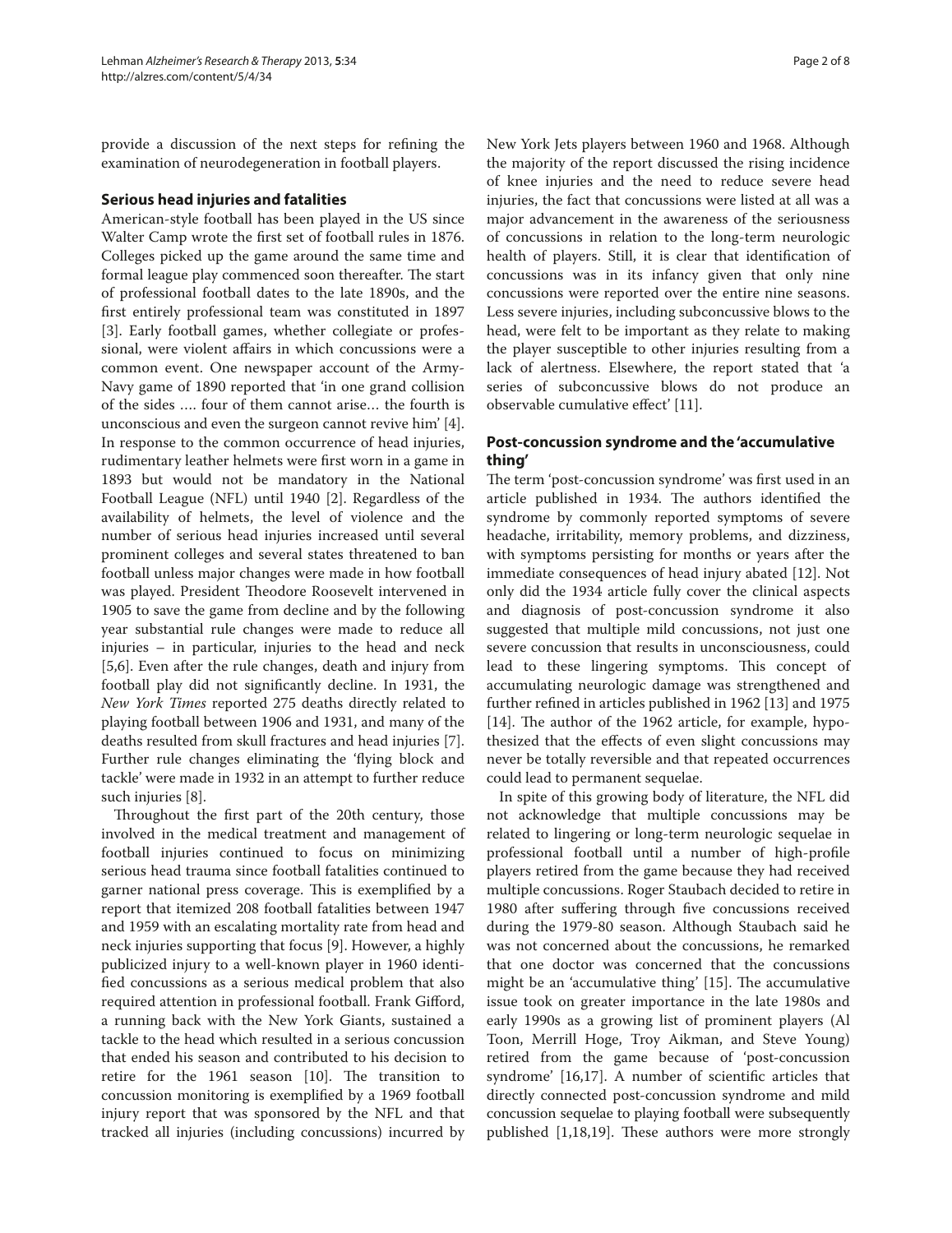asserting that repeated mild traumatic brain injuries/ concussions were related to long-term, adverse neurologic outcomes experienced by athletes in general and professional football players in particular. The assumption that the 'dinged' states of athletic concussions were medically inconsequential could no longer be supported. In the face of this growing body of scientific evidence and the public awareness of concussion-related retirements of high-profile players, the NFL created the Committee on Mild Traumatic Brain Injury (MTBI). The creation of this committee directly and indirectly spurred a significant amount of research into the health effects of MTBI in general and of MTBI in the NFL in particular [20].

# **Chronic traumatic encephalopathy and neurodegeneration in professional football**

The existence of lingering symptoms from concussions has been an identified medical condition for more than 200 years. In 1928, Martland identified an increased risk of neurodegenerative disorders among boxers. Affected boxers developed characteristics of Parkinson's disease and dementia-like symptoms that he termed the 'punch drunk syndrome'. Martland proposed that damage from the multiple head blows that boxers receive was the most plausible explanation for the post-concussion neuroses and psychoses that he termed 'post-traumatic encephalitis' [21]. A later author refined Martland's punch-drunk syndrome diagnosis to include cases involving senile dementia and Alzheimer psychosis. He went on to identify this condition by a 'less offensive' term: 'chronic traumatic encephalopathy' (CTE). The author asserted that CTE was a progressive and non-reversible condition that progressed steadily even after the exposure to head trauma had ceased [22]. Articles published in 1963 [23] and 1966 [24] reaffirmed the connection of CTE, exemplified variously by parkinsonian or dementia-like symptoms or both, to repeated blows to the head.

It is noteworthy that the concussion/MTBI connection to neurodegenerative disorders identified in boxers for many years was not considered to be relevant to football players until the 1980s. One of the first indications of chronic neurologic disorders in football players was reported in a 1987 *Time* magazine article about an apparent cluster of amyotrophic lateral sclerosis (ALS) occurring within the San Francisco 49ers football team. This very rare disease was diagnosed in three of the 55 football players who were on the 1964 San Francisco team roster. The article mentioned several possible causative factors, including exposure to metals, steroid use, exposure to pesticides, and a history of traumatic injuries, but made no mention of a connection with prior head injuries or concussions [25]. A 1994 mortality study of NFL players identified an increase in 'nervous system' deaths. This category of deaths included four cases of ALS. The authors of the study identified this finding as important for future examination but did not highlight it in the report since the results did not reach statistical significance [26].

By the late 1990s, scientific opinion started to migrate from the concerns about football-related concussions causing post-concussion syndrome to something that could have chronic effects throughout a player's life. Researchers were now proposing that the effects of repeated concussions or MTBI (also referred to as cumulative traumatic brain injury, or CTBI) may be cumulative and result in an encephalopathy similar to that experienced by boxers and athletes in certain other contact sports. In discussing the CTBI sustained by football players during their playing careers, authors equated the neurologic conditions of players to those conditions described in the boxing literature: pugilistica dementia, CTE, or the punch-drunk syn drome [27,28]. Rabadi and Jordan [29] recognized that the majority of case reports recognizing CTBI (or CTE) in football had been reported in the lay press. Case reports of CTBI (CTE) were just starting to appear in the scientific literature. A case report of CTBI in a linebacker who retired after playing for 13 years in the NFL was published in 1998. This player, who received multiple concussions during his playing career, exhibited persistent difficulties with memory and concentration after retirement [18].

A major shift occurred in 2005 when Omalu and colleagues [30-33] began publishing a series of autopsy case studies of professional football players (and eventually other athletes) which identified CTE as a primary cause of death. The football players were generally longcareer players who were likely exposed to multiple MTBI/concussions throughout their careers. Omalu and colleagues defined CTE as 'a progressive neurodegenerative syndrome caused by a single, episodic, or repetitive blunt force impacts to the head and transfer of acceleration-deceleration forces to the brain… presents clinically after a prolonged latent period as a composite syndrome of mood disorders and neuropsychiatric and cognitive impairment' [33]. They found that CTE was primarily characterized pathologically by neurofibrillary tangles and neuritic threads in the cerebral cortex, subcortical nuclei/basal ganglia, hippocampus, and brainstem nuclei. In addition, all seven of the CTE-positive professional athletes for whom the authors were able to obtain apolipoprotein E (ApoE) genotyping exhibited at least one e3 allele, a risk factor for a specific type of dementia [30-33].

Additional comprehensive autopsy-based studies conducted by McKee and colleagues [34,35] supplemented and refined findings of Omalu and colleagues and, in addition to finding Alzheimer's disease and Parkinson's disease symptoms in CTE cases, found evidence of ALS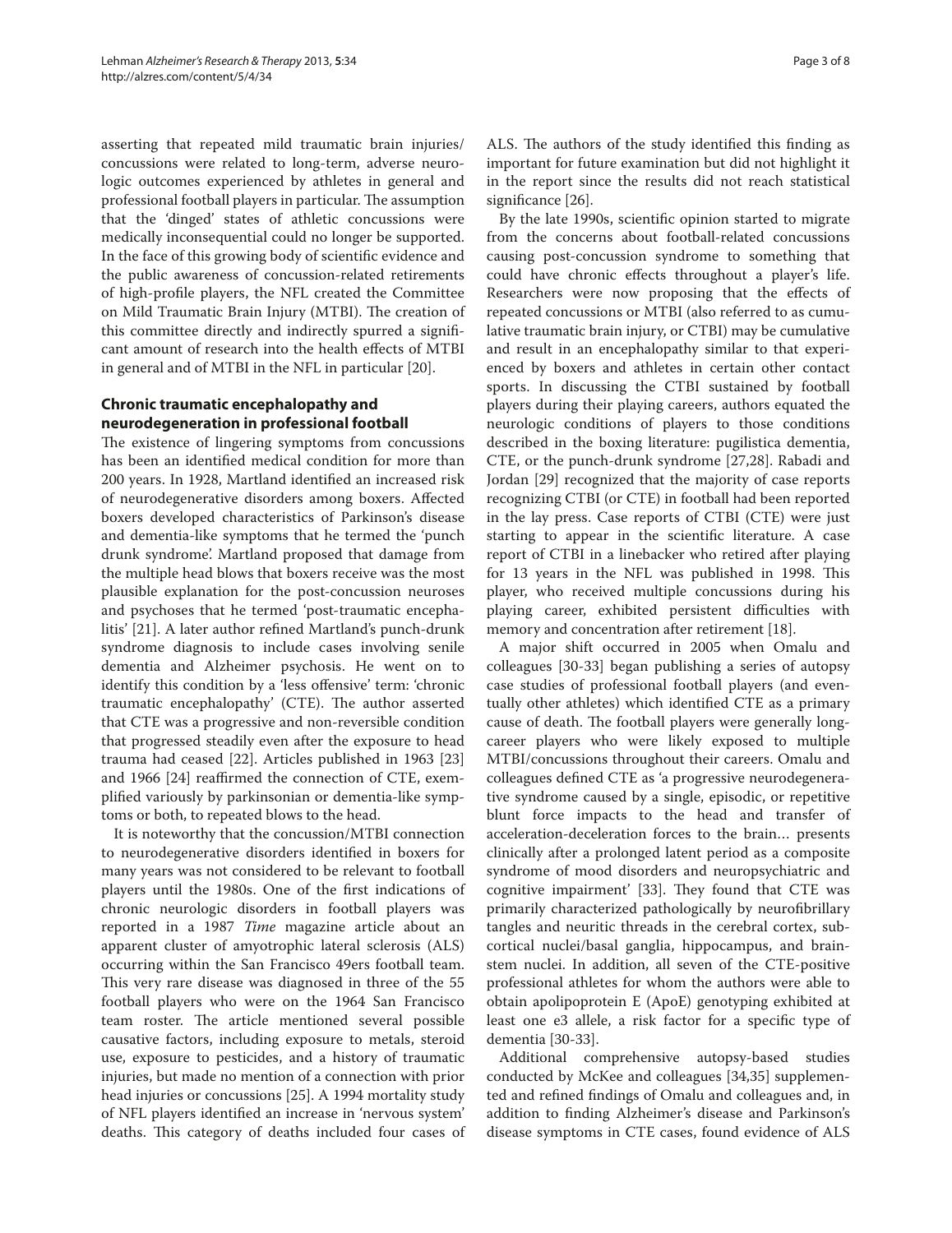in CTE cases. McKee and colleagues noted the similarities in the neuropathology of CTE to that of Parkinson's disease, Alzheimer's disease, and ALS but affirmed that CTE was a distinct neurodegenerative disease. CTE was a progressive tauopathy whose onset and severity were determined by the severity and number of traumatic brain injuries. Five of the 10 cases of CTE identified carried at least one ApoE e4 allele, a rate much higher than the 15% found in the general population. This study suggests that the ApoE e4 allele might be a risk factor for the development of CTE. In the three CTE cases that also developed ALS, the authors found a widespread proteinopathy (with TDP-43 protein) that extended into the spinal cord. Of the 51 confirmed CTE cases examined, five were professional football players; two of the three ALS cases were football players.

# **How big is the risk for pro football players?**

Although there is an expanding body of recent research that is strengthening a connection between head injuries incurred during football play and occurrence of neurodegenerative diseases and CTE in players, the magnitude of that risk has been more difficult to ascertain. Virtually all of the research has focused on case reports of autopsies and self-identification by those who suspect incipient neurodegenerative effects. Stern and colleagues [36] (2011) accurately observed in a review article that there have been no randomized, case control studies of CTE and that there has been a selection bias in case reporting. To date, only three studies of professional players have not relied on autopsy or case reports and have presented reasonably unbiased measurements of neurodegenerative risk.

The first study [37,38], which was based on a survey of 2,552 retired players, identified a threefold increased risk of depression and significant memory problems and a fivefold increased risk for mild cognitive impairment among players who reported incurring three or more concussions during their careers. Study authors noted that traumatic brain injury has been identified as a potential risk factor for neurodegenerative dementing disorders such as mild cognitive impairment, Alzheimer's disease, and Parkinson's disease. The average age of this cohort was 53.8 years, and the mean career duration of cohort members was 6.6 years.

A second study was based on a survey administered to a stratified sample of 1,063 retirement-vested NFL players [39]. Players 50 years old or older reported a diagnosis of 'dementia, Alzheimer's or other memory-related disease' at a rate five times higher than that of the general US male population, whereas players younger than 50 reported a rate 19 times higher. The average career length for this cohort was 7.3 seasons, and 58% of the surveyed players were between the ages of 45 and 69.

A third study produced the first set of results that quantified the risk of neurodegenerative mortality among professional football players [40]. This cohort included 3,439 NFL players identified by a pension fund database of vested players with at least five credited playing seasons between 1959 and 1988. The median age of this cohort was 57 years, and the average career duration was eight years.

Although the overall mortality of this cohort was significantly lower than expected, standardized mortality ratio (SMR) – the ratio of observed deaths in the NFL cohort to the expected deaths in the general US population  $-$  was 0.53, the neurodegenerative mortality was three times higher than that of the general US population, and those of two of the major neurodegenerative subcategories (Alzheimer's disease and ALS) were four times higher. Mortality from CTE could not be examined since it is not listed as a cause of death in any revision of the International Classification of Diseases. Since recent reports have found that football players who play certain positions may be at higher risk of concussion and thus may be at higher risk of neurodegenerative disease, the study authors stratified players into two categories based on position played to test that hypothesis: 'speed' players (quarterback, running back, halfback, fullback, wide receiver, tight end, defensive back, safety, and linebacker) and 'non-speed' players (all defensive and offensive linemen). Speed players are those who commonly build up considerable momentum prior to tackling or being tackled, whereas non-speed players usually engage other players soon after the football is snapped, thus mitigating the potential to build up momentum prior to contact  $[41,42]$ . The results of the speed/non-speed analysis showed significantly higher mortality for the speed category players in comparison with the US general population for neurodegenerative causes combined  $(SMR = 4.74)$ , for Alzheimer's disease  $(SMR = 6.02)$ , and for ALS (SMR  $= 6.24$ ). Results from an internal analysis comparing speed with non-speed players showed that speed players had a threefold higher risk of dying from a neurodegenerative disease than non-speed players, providing some support for the hypothesis that players exposed to the higher-magnitude head impacts experienced increased neurodegenerative mortality. The authors cautioned that, owing to small numbers, these results were not statistically significant.

It is important to note that most of the autopsy studies and both of these latter studies examined players who played longer than the average career length for players. CTE (perhaps more in incipient form) has recently been identified in younger pro and collegiate football players as well as in ice hockey players, professional wrestlers, and military veterans [43]. Because no studies have looked systematically at neurodegeneration or CTE in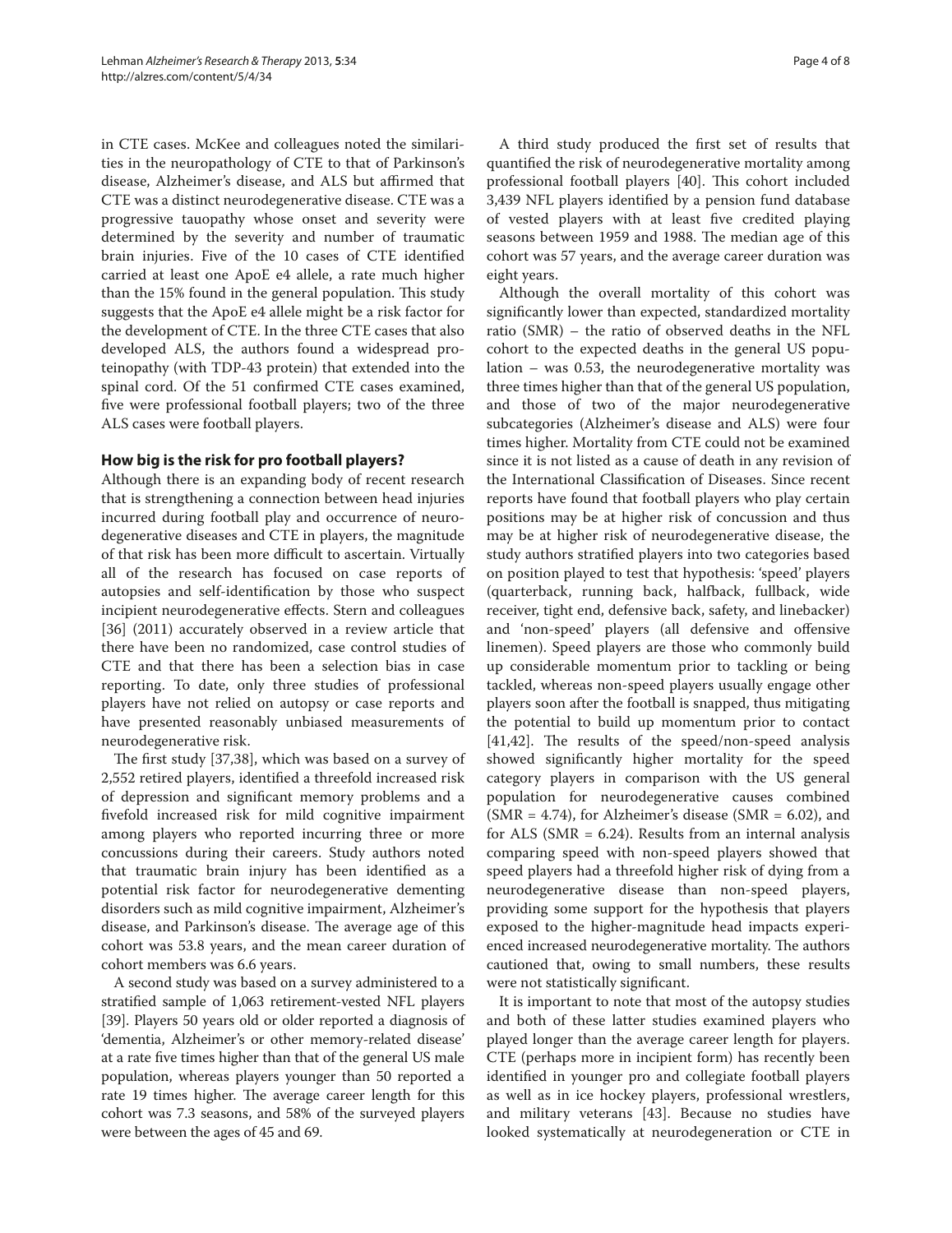shorter-term players, it has not been determined whether neurodegeneration or CTE is associated with many years of football play and, presumably, cumulative blows to the head.

# **Limitations of current research and future directions**

In the last few years, significant progress has been made in detecting and defining the pathology of neurodegenerative disorders, including CTE, but comparatively less progress has been made in other factors related to the progression of those diseases in football players [44,45]. Whereas the incidence and prevalence of the major neurodegenerative diseases of Alzheimer's disease, Parkinson's disease, and ALS in the general population are known, the incidence and prevalence of CTE in the general population and among football players are still unknown. The 'exposure' element, presumably impacts to the head, is still poorly characterized: is it the number of impacts, the severity of the impacts, the location of the impacts, or some formula that accounts for all of these factors? Age at the time of injury plus genetic predisposition factors may also enter into the complicated equation. In summary, the following are areas that will require further exploration:

# **Helmet effectiveness**

Beginning in 1973 when the first safety standards for football helmets were adopted, significant changes and improvements in helmet design have led to a virtual elimination of skull fractures and a marked reduction in intracranial hemorrhage  $[46]$ . The effect of the newer helmets on concussion incidence, however, is still unclear. One research effort estimated that the newer helmet technology has led to a 10% to 20% reduction in concussions in professional football [47]. Conversely, there is speculation that the modern helmet may have paradoxically increased the risk of concussion because of the large size and weight of the helmet and the perception among some players that it is safe to lead or make contact with their heads while blocking or tackling [48]. The results of ongoing research into helmet evaluation [49,50] will be important in clarifying whether modern helmets have improved all aspects of brain health for football players and in identifying which technologies are most effective in protecting the head and brain.

#### **Quantification of exposure**

Studies referenced in this article were not consistent in how brain injuries were defined: some considered only traumatic brain injuries that resulted in unconsciousness or treatment in a medical facility, some considered only head injuries that were clinically diagnosed as concussions, some considered self-reported head injuries that

would have been considered concussions if treated by a clinician, whereas others considered all concussive and subconcussive head injuries reported from multiple sources  $[41,51,52]$ . The studies and case reports that have relied on survey data or self-reports are susceptible to over-reporting bias. As a result, the ability to measure exposure effects across studies is severely limited. So that the effectiveness of future studies can be maximized, a consensus on the use of clinically practical measurements of blows to the head in football is direly needed.

To adequately study the hypothesis that the apparent excess risk of neurodegeneration among football players is caused by some accumulation of head injuries, it will be of paramount importance to be able to measure the intensity and frequency of brain injuries incurred over a number of years. A few studies have attempted to measure these injuries for a limited number of players over a limited period of time but such measurements have proven to be difficult and time-consuming [51-54]. The field of objective, biomechanical measurement of head impact is showing great promise, although the practicality of implementing the methods throughout all levels of football is still to be determined [53,54].

The limited amount of information available for younger or less experienced football players does not provide a clear picture of the risk they face. Recent autopsy studies have reported pathological findings of CTE in early-career professional football players and even among college and high school players [33,55]. The only study that has examined a historical cohort of high school players found no statistically significant increased risk of neurodegeneration in the players as compared with a matched cohort of non-players [56]. With recent autopsy studies reporting pathological findings of CTE in college-age and very young professional football players with short playing careers, it will be imperative to conduct studies that examine duration of play as a study variable. Additional studies to quantify the cumulative effects of brain injuries  $-$  and, in particular, the relative effects of concussive-level injuries - will be of particular importance in understanding the underlying disease mechanisms.

#### **Genetic susceptibility**

For more than 20 years, studies have linked the ApoE e4 allele to an increased risk of late-onset Alzheimer's disease. ApoE protein production significantly increases in response to injury and appears to play a role in the repair of the brain and nervous system [57]. Exactly how the ApoE e4 variant contributes to Alzheimer's disease is not clear, although one recent study indicates that it damages the blood-brain barrier and allows a dangerous build-up of beta-amyloid in the brain which could lead to neurodegeneration [58].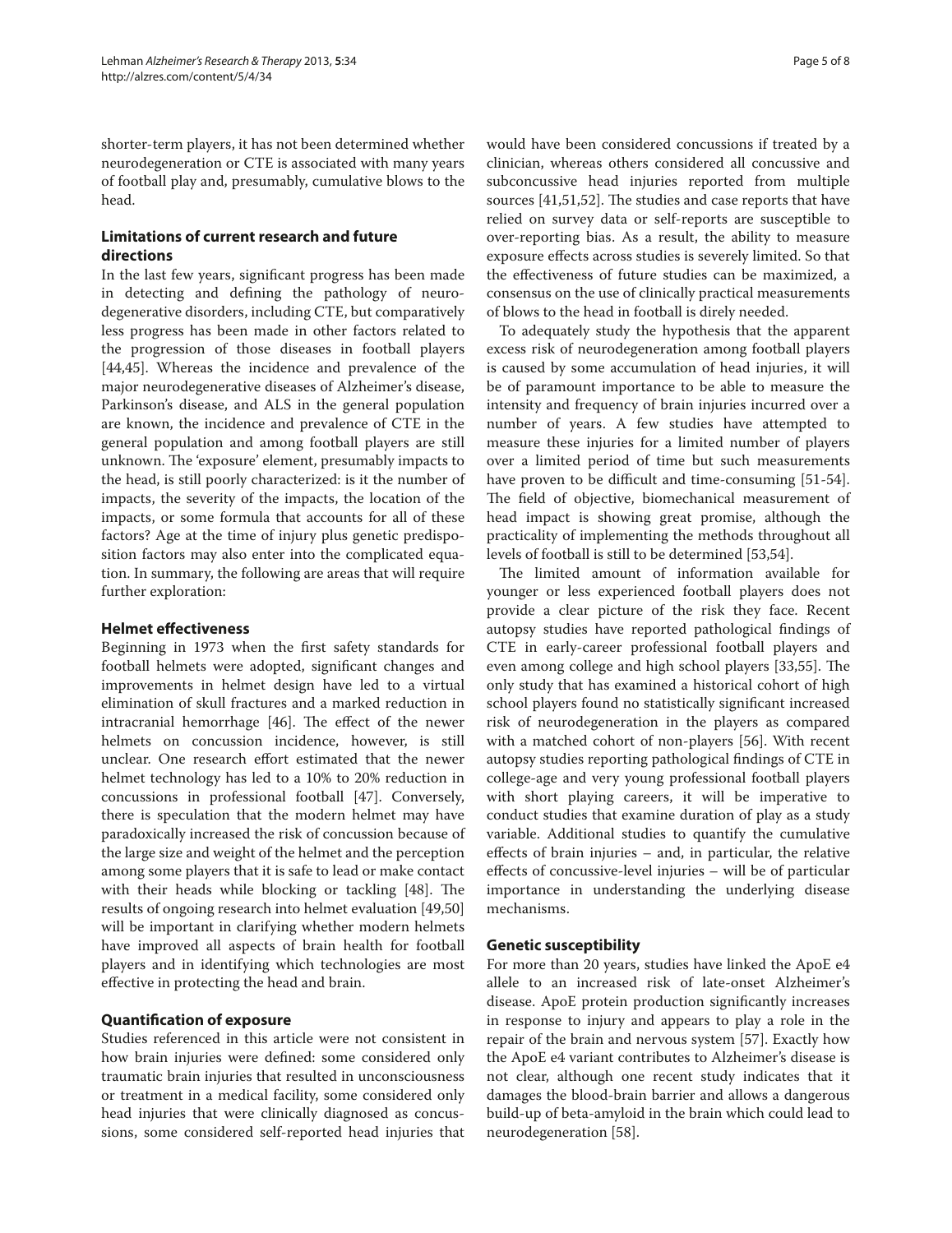Studies of sports cohorts have examined the hypothesis that head injury may work synergistically with genetic susceptibility factors in the development of neurodegenerative disorders. Results have been mixed. One study of 30 boxers found that those with 12 or more professional bouts and ApoE e4 had significantly higher chronic traumatic brain injury scores than either boxers with fewer bouts or boxers without ApoE e4 [59]. A study of 53 active professional football players found that older players scored significantly lower in cognitive testing than younger players or players without ApoE e4 [60]. Conversely, a population-based cohort of 230 patients with Alzheimer's disease and 309 controls found no significant association between ApoE e4 and head injury [61]. A recent study of professional football players, including 68 players with CTE, reported no significant difference in ApoE e4 prevalence among the players with CTE as compared with the general US population [62].

Although there is increasing evidence that ApoE e4 variants are associated with increased risk of Alzheimer's disease and CTE in football cohorts, a more rigorous set of unbiased studies is still needed to clarify this relationship. Ideally such studies would accommodate analysis by career duration, position played, and concussion history. Such studies not only would assist in identifying those at risk for developing a neurodegenerative disease but also may help in providing targeted therapeutic treatments among susceptible individuals [58].

#### **Earlier detection and prevention**

Unfortunately, there are no cures for neurodegenerative diseases, and current treatments are variously effective in slowing the progression of some specific neurodegenerative diseases or in moderating disease symptoms [63]. In the case of CTE, positive identification of the disease can only be made post-mortem.

Preliminary work has begun to try to identify signs of neurodegeneration among living football players. One study used multiple brain imaging methods and neuropsychological testing to identify clinically significant brain abnormalities in living active and retired professional football players [64]. A second study has used positron emission tomography to detect brain tau deposits in living players with mood and cognitive disorders. Though preliminary, this method shows promise in identifying neurodegenerative diseases in the early stages of development [65].

Prior to the lengthy process of developing clinical approaches to disease detection and prevention, practical methods should be considered to minimize the injuries that may be triggering neurodegeneration in football players. In recent years, changes in NFL rules have been implemented with the intention of reducing the incidence of concussion and subconcussive head injuries among players. Such changes have included moving forward the kickoff line, eliminating the blocking wedge during kickoff returns, penalizing blocks and tackles involving the head or neck, and mandating certain medical protocols for players who exhibit concussion-like symptoms. In a talk before the Harvard School of Public Health, NFL commissioner Roger Goodell identified additional shortand long-term steps that need to be taken to reduce concussions and possible longer-term sequelae: research on concussion and related genetic factors, improved equipment and helmet design, strict enforcement of playing rules with an emphasis on those that involve hits to the head, and improved technology to measure the impact of blows to the head [66].

#### **Conclusions**

There is considerable evidence that multiple and recurring concussive and subconcussive blows to the head can be deleterious to the brain and may result in neurodegeneration. However, a number of questions on how and why neurodegeneration may occur in football players still need to be answered: Is it based on the accumulation of multiple brain insults or caused by a cascade of events triggered by several severe brain injuries? Are there synergistic effects between genetic susceptibilities and brain injury? Why are neurologic impairments appearing in collegiate and early-career pros when it has been assumed that such effects were relegated to long-term pro players? Are there other environmental factors involved in neurodegeneration?

Confirming that repetitive head injuries, even if subconcussive in nature, cause neuronal death that leads to CTE or other serious neurodegeneration will require additional studies using multiple study design methods. Additional studies that attempt to quantify the cumulative effects of head injuries  $-$  and, in particular, the relative effects of concussive- and subconcussive-level injuries – will be of particular importance in understanding the underlying disease mechanisms. Fully effective disease-prevention interventions will not be possible until more is known about the exposure-disease relationship.

This article is part of a series on Traumatic Brain Injury, edited by Robert Stern. Other articles in this series can be found at http://alzres.com/series/traumaticbraininjury

#### **Abbreviations**

ALS, amyotrophic lateral sclerosis; ApoE, apolipoprotein E; CTBI, chronic traumatic brain injury; CTE, chronic traumatic encephalopathy; MTBI, mild traumatic brain injury; NFL, National Football League; SMR, standardized mortality ratio.

#### **Competing interests**

The author declares that he has no competing interests.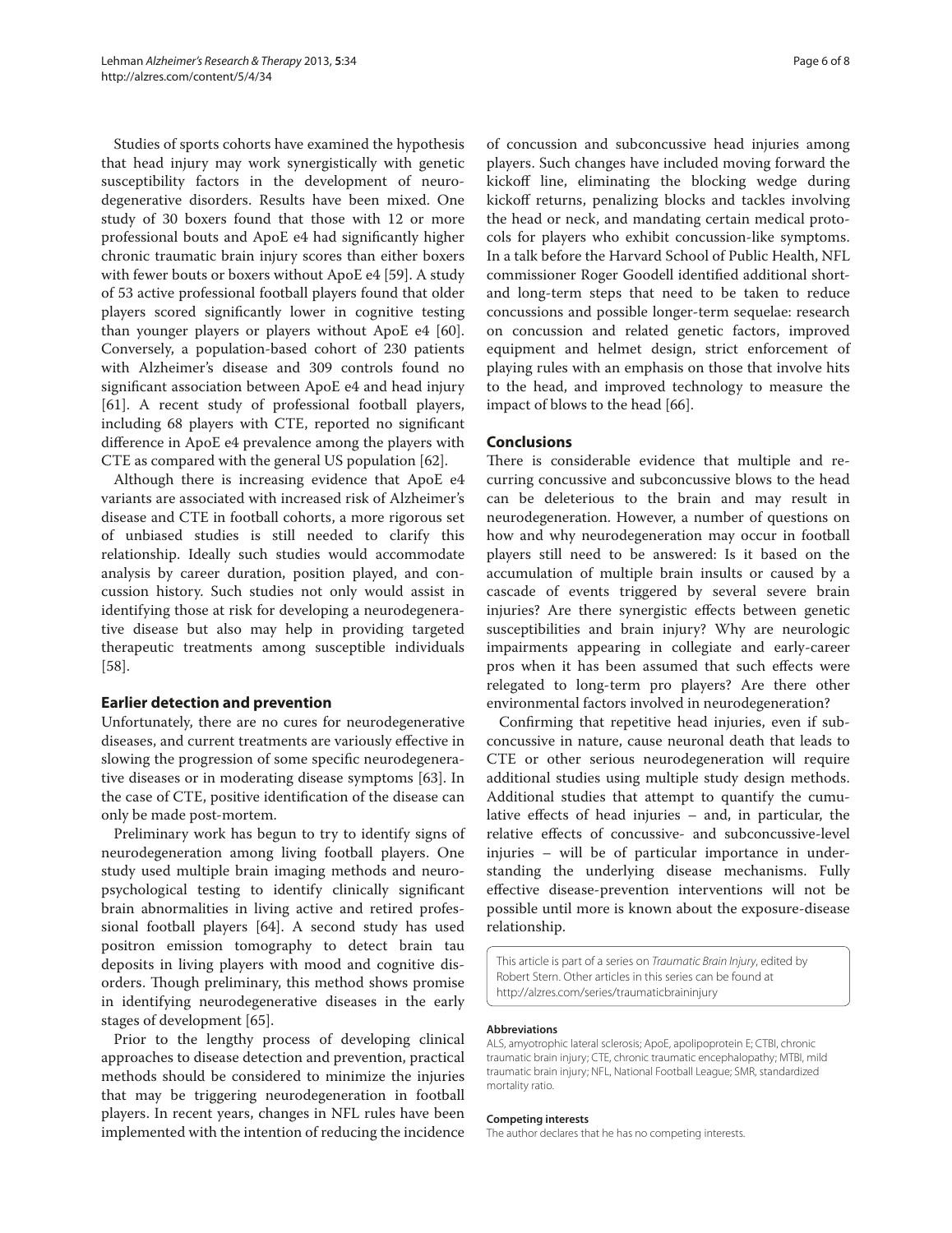#### **Acknowledgments**

This study was funded by the intramural research program of the National Institute for Occupational Safety and Health (NIOSH). The sponsor reviewed and approved the final submission but did not have a role in design and conduct of the study; in the collection, analysis, and interpretation of the data; or in the preparation of the manuscript. The author wishes to thank Sherry Baron, Misty Hein, and Christine Gersic of NIOSH for their previous work on the cohort study of NFL players. The author wishes to thank Douglas Trout of NIOSH for his review and valuable comments on the manuscript. The findings and conclusions in this report are those of the author and do not necessarily represent the views of the NIOSH.

#### Published: 22 July 2013

#### **References**

- 1. Bailes JE, Cantu RC: Head injury in athletes. Neurosurgery 2001, 48:26-46. 2. Levy ML, Ozgur BM, Berry C, Aryan HE, Apuzzo ML: Birth and evolution of the football helmet. Neurosurgery 2004, 55:656-662.
- 3. NFL Record & Fact Book 2010 (Official National Football League Record and Fact Book). New York: Time Home Entertainment; 2010.
- 4. The Navy whips the Army. New York Times. November 30, 1890.
- 5. Abolish football, says Harvard Bulletin. New York Times. October 19, 1905.
- 6. Miller JJ: The Big Scrum: How Teddy Roosevelt Saved Football. New York: Harper Collins Publishers; 2011.
- 7. 40 players killed in football season. New York Times. December 6, 1931.
- 8. Langford WS: Football changes protect players. New York Times. October 7, 1932.
- 9. Schneider RC, Reifel E, Crisler HO, Oosterbann BG: Serious and fatal football injuries involving the head and spinal cord. JAMA 1961, 177:106-111.
- 10. Anderson D: A 50-year-old hit that still echoes. New York Times. November 20, 2010.
- 11. Football Injuries: Papers Presented at a Workshop, Contract PH43-64-44, Task Order 3. Washington DC: National Academy of Sciences; 1970.
- 12. Strauss I, Savitsky N: Head injury: neurologic and psychiatric aspects. Arch Neurol Psychiatr 1934, 31:893-955.
- 13. Symonds C: Concussion and its sequelae. Lancet 1962, 279:1-5.
- 14. Gronwall D, Wrightson P: Cumulative effect of concussion. Lancet 1975, 306:995-997.
- 15. Roger Staubach calls it quits. The Charleston SC News and Courier. April 1, 1980.
- 16. Farber M: The worst case: doctors warn that repeated concussions can lead to permanent brain dysfunction. Sports Illustrated. December 19, 1994.
- 17. Plaschke B: NEL Report: Information that should make their heads spin. The Sporting News 1995, 219:32.
- 18. Kelly JP, Rosenberg JH: The development of quidelines for the management of concussion in sports. J Head Trauma Rehabil 1998, 13:53-65.
- 19. Erlanger DM, Kutner KC, Barth JT, Barnes R: Neuropsychology of sportsrelated head injury: dementia pugilistica to post concussion syndrome. Clin Neuropsychol 1999, 13:193-209.
- 20. Pellman EJ: Background on the National Football League's research on concussion in professional football. Neurosurgery 2003, 53:797-798.
- 21. Martland HS: Punch drunk. JAMA 1928, 91:1103-1107.
- 22. Critchley M: Medical aspects of boxing, particularly from a neurological standpoint. Br Med J 1957, 1:357-362.
- 23. Mawdsley C, Ferguson FR: Neurological disease in boxers. Lancet 1963, 282:795-801.
- 24. Miller H: Mental sequelae of head injury. Proc R Soc Med 1966, 59:257-261.
- 25. Wallis C, Dorfman A: Medicine: probing a mysterious cluster. Time. February 23, 1987.
- 26. Centers for Disease Control and Prevention, National Institute for Occupational Safety and Health (NIOSH): National Football League Players Mortality Study. Cincinnati, OH: NIOSH; 1994. Health Hazard Evaluation 88-085.
- 27. Jordan BD, Tsairis P, Warren RF (Eds): Sports Neurology. Philadelphia: Lippincott-Raven Publishers; 1998.
- 28. Bailes JE, Lovell MR, Maroon JC (Eds): Sports-Related Concussion. St Louis: Quality Medical Publishing, Inc; 1999.
- 29. Rabadi MH, Jordan BD: The cumulative effect of repetitive concussion in sports. Clin J Sport Med 2001, 11:194-198.
- 30. Omalu BI, DeKosky ST, Minster RL, Kamboh MI, Hamilton RL, Wecht CH:

Chronic traumatic encephalopathy in a National Football League player. Neurosurgery 2005, 57:128-134.

- 31. Omalu BI, DeKosky ST, Hamilton RL, Minster RL, Kamboh MI, Shakir AM, Wecht CH: Chronic traumatic encephalopathy in a National Football League player: Part II. Neurosurgery 2006, 59:1086-1093.
- 32. Omalu BI, Hamilton RL, Kamboh MI, DeKosky ST, Bailes J: Chronic traumatic encephalopathy (CTE) in a National Football League player: case report and emerging medicolegal practice questions. J Forensic Nurs 2010, 6:40-46.
- 33. Omalu BI, Bailes J Hamilton RL, Kamboh MI, Hammers J, Case M, Fitzsimmons R: Emerging histomorphologic phenotypes of chronic traumatic encephalopathy in American athletes. Neurosurgery 2011, 69:173-183.
- 34. McKee AC, Cantu RC, Nowinski CJ, Hedley-Whyte ET, Gavett BE, Budson AE, Santini VE, Lee HS, Kubilus CA, Stern RA: Chronic traumatic encephalopathy in athletes: progressive tauopathy after repetitive head injury. J Neuropathol Exp Neurol 2009, 68:709-735.
- 35. McKee AC, Gavett BE, Stern RA, Nowinski CJ, Cantu RC, Kowall NW, Perl DP, Hedley-Whyte ET, Price B, Sullivan C, Morin P, Lee HS, Kubilus CA, Daneshvar DH, Wulff M, Budson AE: TDP-43 proteinopathy and motor neuron disease in chronic traumatic encephalopathy. J Neuropathol Exp Neurol 2010, 69:918-929.
- 36. Stern RA, Riley DO, Daneshvar DH, Nowinski CJ, Cantu RC, McKee AC: Longterm consequences of repetitive brain trauma: chronic traumatic encephalopathy. PM R 2011, 3:S460-S467.
- 37. Guskiewicz KM, Marshall SW, Bailes J, McCrea M, Harding HP Jr., Matthews A, Mihalik JR, Cantu RC: Recurrent concussion and risk of depression in retired professional football players. Med Sci Sports Exerc 2007, 39:903-909.
- 38. Guskiewicz KM, Marshall SW, Bailes J, McCrea M, Cantu RC, Randolph C, Jordan BD: Association between recurrent concussion and late-life cognitive impairment in retired professional football players. Neurosurgery 2005, 57:719-726.
- 39. Weir DR, Jackson JS, Sonnega A: National Football League Player Care Foundation: Study of Retired NFL Players. Ann Arbor, MI: University of Michigan, Institute for Social Research; September 10, 2009.
- 40. Lehman EJ, Hein MJ, Baron SL, Gersic CM: Neurodegenerative causes of death among retired National Football League players. Neurology 2012, 79:1970-1974.
- 41. Pellman EJ, Powell JW, Viano DC, Casson IR, Tucker AM, Feuer H, Lovell M, Waeckerle JF, Robertson DW: Concussion in professional football: epidemiological features of game injuries and review of the literature – part 3. Neurosurgery 2004, 54:81-96.
- 42. Broglio SP, Surma T, Ashton-Miller JA: High school and collegiate football athlete concussions: a biomechanical review. Ann Biomed Eng 2012, 40:37-46.
- 43. Omalu B, Hammers JL, Bailes J, Hamilton RL, Kamboh MI, Webster G, Fitzsimmons RP: Chronic traumatic encephalopathy in an Iraqi war veteran with posttraumatic stress disorder who committed suicide. Neurosurg Focus 2011, 31:1-10.
- Baugh CM, Stamm JM, Riley DO, Gavett BE, Shenton ME, Lin A, Nowinski CJ, Cantu RC, McKee AC, Stern RA: Chronic traumatic encephalopathy: neurodegeneration following repetitive concussive and subconcussive brain trauma. Brain Imag Behav 2012, 6:244-254.
- 45. Gavett BE, Stern RA, McKee AC: Chronic traumatic encephalopathy: a potential late effect of sport-related concussive and subconcussive head trauma. Clin Sports Med 2011, 30:179-188.
- 46. Levy ML, Ozgur BM, Berry C, Aryan HE, Apuzzo ML: Analysis and evolution of head injury in football. Neurosurgery 2004, 55:649-655.
- 47. Viano DC, Pellman EJ, Withnall C, Shewchenko N: Concussion in professional football: performance of newer helmets in reconstructed game impacts – part 13. Neurosurgery 2006, 59:591-606.
- 48. Repanich J: Helmets alone won't save football from concussions [http:// sportsillustrated.cnn.com/nfl/news/20121219/nfl-concussions-helmet/J.
- 49. Collins M, Lovell MR, Iverson GL, Ide T, Maroon J: Examining concussion rates and return to play in high school football players wearing newer helmet technology: a three-year prospective cohort study. Neurosurgery 2006, 58:275-286.
- 50. Rowson S, Duma SM: Development of the STAR evaluation system for football helmets: integrating player head impact exposure and risk of concussion. Ann Biomed Eng 2011, 39:2130-2140.
- 51. Broglio SP, Sosnoff JJ, Shin S, He X, Alcaraz C, Zimmerman J: Head impacts during high school football: a biomechanical assessment. J Athl Train 2009,